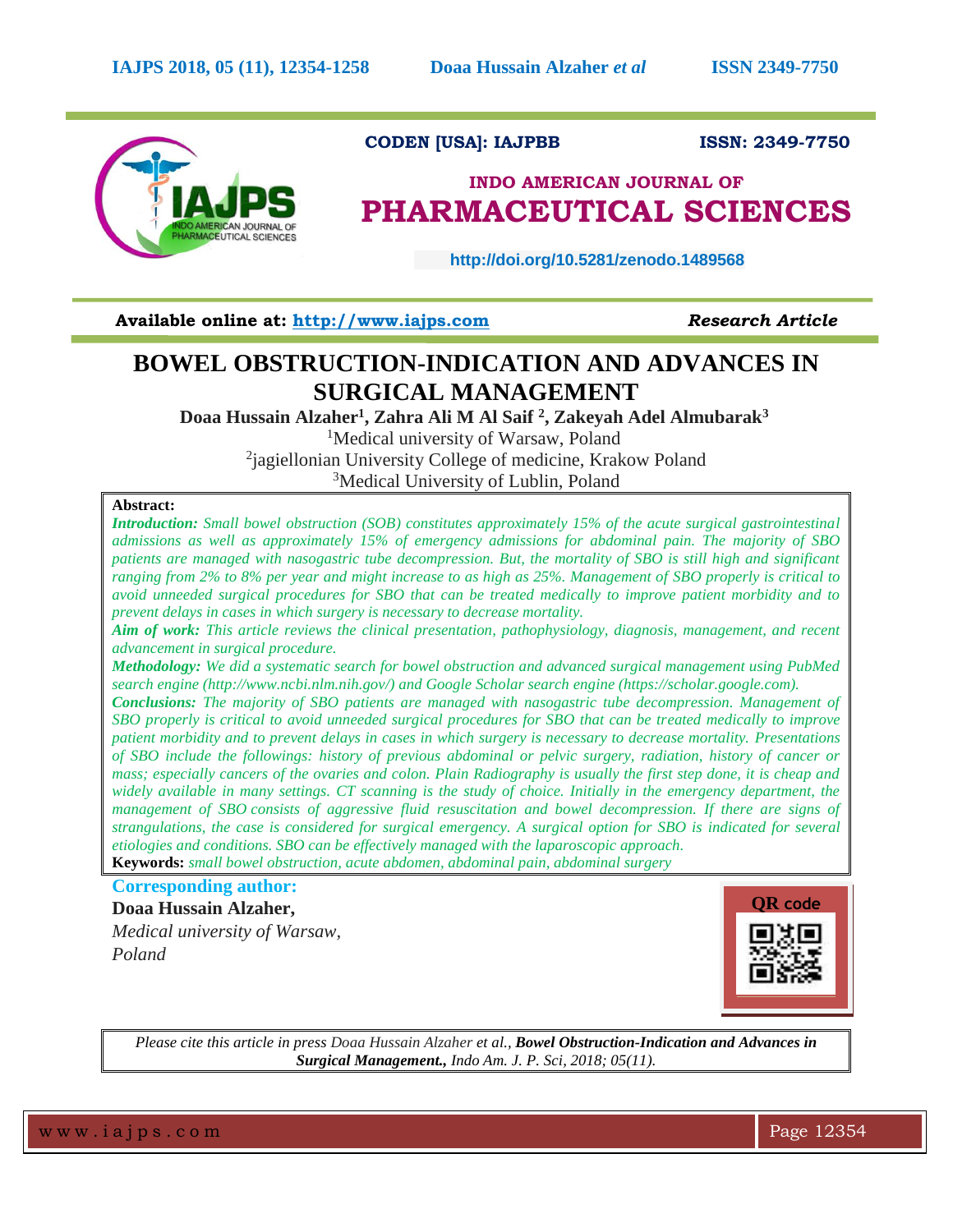#### **INTRODUCTION:**

Small bowel obstruction (SOB) constitutes approximately 15% of the acute surgical gastrointestina admissions as well as approximately 15% of emergency admissions for abdominal pain [1,2]. SBO is a major cause of morbidity, and mortality. It has a significant economic effect on the health care in the United States and account approximately for 300,000–350,000 hospital admissions yearly, with a cost of more than 3 billion dollars yearly [3,4].

The majority of SBO patients are managed with nasogastric tube decompression. But , the mortality of SBO is still high and significant ranging from 2% to 8% per year and might increase to as high as 25% if the case worsen and bowel ischemia is developed and there is a delay in surgical management [5]. The clinical findings are neither sensitive nor specific to confirm the diagnosis or the complications. SBO's complications include but not limited to strangulation or ischemia, septicemia and even death. Radiography is the first imaging option of choice in most patients and settings because it is available, cheap, and has a relatively high accuracy of 50–86% [6\].

Management of SBO properly is critical to avoid unneeded surgical procedures for SBO that can be treated medically to improve patient morbidity and to prevent delays in cases in which surgery is necessary to decrease mortality. Surgery is usually performed in those patients who have a significant lesion causing complete obstruction. And for those patients who fail to respond to nasogastric tube decompression or those with complications such as strangulation, vascular compromise, or perforation.

This article reviews the clinical presentation, pathophysiology, diagnosis, management, and recent advancement in surgical procedure.

# **METHODOLOGY:**

## **Data Sources and Search terms**

We did a systematic search for bowel obstruction and advanced surgical management using PubMed search engine (http://www.ncbi.nlm.nih.gov/) and Google Scholar search engine (https://scholar.google.com). Our search also looked for presentation, and treatment of appendicitis. All relevant studies were retrieved and discussed. We only included full articles.

The terms used in the search were: Small bowel obstruction, indications, diagnosis, management, and advanced treatment.

#### **Data Extraction**

Two reviewers have independently reviewed the studies, abstracted data, and disagreements were resolved by consensus. Studies were evaluated for quality and a review protocol was followed throughout.

### **Pathophysiology and presentation of small bowel obstruction:**

In the US, the most common cause of SBO is adhesions from previous surgical procedue. <sup>7</sup> The next most important causes include but not limited to hernias and cancers . <sup>8</sup> These three causes are responsible for more than 70% of SBO. Other possible causes are volvulus, Crohn disease, intussusception, foreign bodies, gallstone, and others. Adhesions are the major cause of SBO, it is estimated in a huge review of more than 87 studies that the incidence of adhesive small bowel obstruction was about 2.4% following abdominal surgeries [9].

The symptoms of SBO vary but frequently include vomiting in case there's proximal obstruction. Massive third spacing of fluid, electrolytes, and proteins occurs due to high intraluminal hydrostatic pressures. This results in dehydration which can be severe and increase morbidity and mortality.

Adhesions can lead to Strangulation of SBOs. The mechanism behind it is an intestinal loop of distended bowel can twist on its mesenteric pedicle. The ischemia results from arterial occlusion. If untreated properly in time, it can progress to perforation and consequently lead to peritonitis, and death. Gut's bacteria proliferate rapidly proximal to the obstruction. the Translocation of the bacteria is aggravated by the microvascular changes in the bowel to the mesenteric lymph nodes. This will lead to bacteria spread in blood i.e. bacteremia most commonly attributed to *Escherichia coli*.

#### **Diagnosis of small bowel obstruction:**

Presentations of SBO include the followings: history of previous abdominal or pelvic surgery, radiation, history of cancer or mass; especially cancers of the ovaries and colon. Nausea and vomiting occur in more than 60% of patients: The vomitus is usually bilious. Other symptoms include: constipation which occurs in more than 80% of patients. Abdominal distentionis usually a late finding. Fever may indicate strangulation. [10]. On examination, on palpation usually the patient has Abdominal distention Masses. Feverish or tachycardic patients with peritoneal signs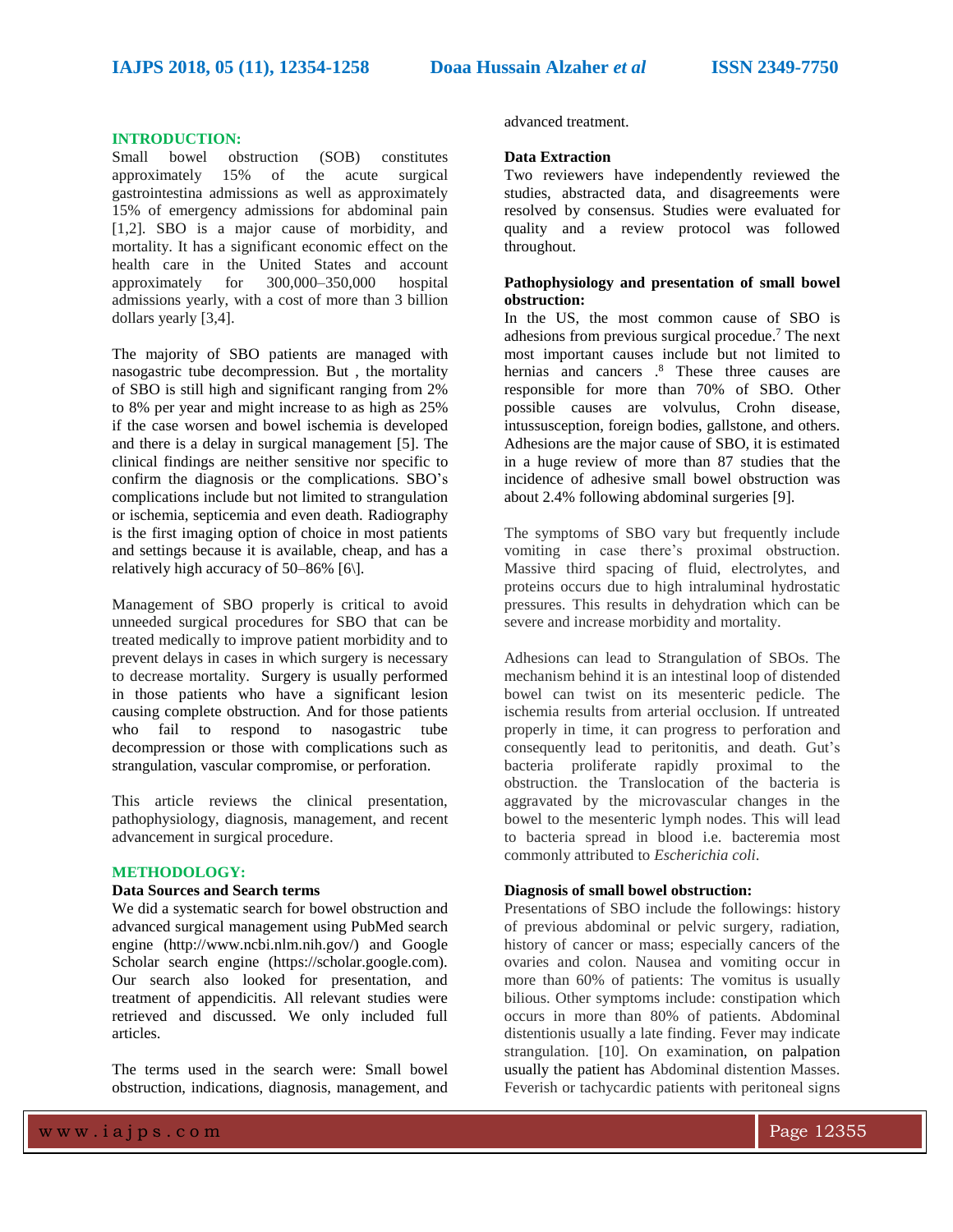guarding, rigid abdomen, signs may indicate serious complications.

Lab findings are important for the diagnosis. There are many lab tests including Serum chemistries. However, they are usually normal or mildly elevated in most cases. Blood urea nitrogen (BUN)/creatinine levels can be eleveated due to a decreased volume state (eg, dehydration). Complete blood cell (CBC) count, the white blood cell (WBC) count may be elevated with a left shift in simple in perforation or strangulated obstructions. Serum lactate levels if increased suggest dehydration or tissue or underperfusion.

Plain Radiography is usually the first step done; it is cheap and widely available in many settings. The sensitivity of plain radiography was reported to be more than 70% in a study, with a specificity of more than 50%. While computed tomography (CT) scanning has more than 90% sensitivity and higher than 70% specificity. The most important radiographic signs are air-fluid levels, air-fluid levels, or air fluid levels differing more than 5 mm in same bowel loop [11].

Enteroclysis is compsed of using a contrast agent administered by a nasogastric tube., it is a valuable method in detecting obstruction and can differentiating partial from complete blockages. Studies showed that it is more accurate than conventional CT scanning. <sup>12</sup> CT scanning is the study of choice if the patient has serious signs such as fever, tachycardia, localized abdominal pain, and/or leukocytosis. Studies reported a sensitivity of more than 90%, a specificity of almost 100%. <sup>13</sup> MRI is also accurate in the detection of obstructions. <sup>14</sup> It is effective in defining the location and etiology of obstruction [15]. However, MRI has several limitations including lack of availability and poor visualization of masses and inflammation.<sup>16</sup> Ultrasonography is less costly and invasive than CT scanning and may reliably exclude SBO in as many as 89% of patients [17].

#### **Management:**

#### **Nonoperative management:**

Initially in the emergency department, the management of SBO consists of aggressive fluid resuscitation and bowel decompression. Other steps include but not limited to administration of analgesia and antiemetic. If there are early signs of strangulation, surgical consultation should be involved, as well as administration of antibiotics. Decompression can be done by placement of a nasogastric (NG) tube for suctioning GI contents. The patient should be monitored continuously for the airway, breathing, and circulation (ABCs). 18

If there are signs of partial SBO such as CT findings. The patient can be safely managed with nonoperative management; tube decompression should be attempted. <sup>19</sup> In the absence of signs of strangulation or peritonitis, the nonoperative management can be prolonged for up to 72 hours [20].

## **Surgical Care and advanced surgical modalities:**

If there are signs of strangulations, the case is considered for surgical emergency. Studies have shown that laparoscopy is safe and effective.<sup>21</sup> A retrospective review of clinical trials showed that laparoscopy results in less hospital stay and improved mortality with reduction versus open surgery [22].

A surgical option for SBO is indicated for several etiologies and conditions. In most cases, the operation is curative. Surgical management is highly effective if the cause is adhesive SBO, a curative operation is less likely as recurrence is not uncommon. Recurrence of adhesive SBO is an important and common problem, and accounts for about 19% to  $53\%$ .<sup>23</sup> In a long-term study of prognosis after adhesiolysis for SBO, Fevang and colleagues reported recurrence of SBO in 18% after 10 years and 29% at 30 years [24]. Other studies reported a recurrence of more than 20% for those treated with adhesiolysis compared to less than 40% in those treated nonoperatively.<sup>25</sup> Additionally, the risk of recurrence increases in one study reporting an 81% cumulative rate of recurrence for patients with four or more adhesive SBO admissions.

The newly reported postoperative mortality after surgical and nonsurgical management of adhesive SBO ranges between 2% to 10% and 3% to 8%.<sup>26</sup> exploratory laparotomy has been historically the main method of management for patients who need operative intervention for SBO. In the past decade, minimally invasive approaches have been employed with an increasing success and acceptance. Even though it is controversial, SBO can be effectively managed with the laparoscopic approach in selected patients, with the advantages of less postoperative pain, decreased wound complications, and shorter hospitalization.

A more favorable benefit of the laparoscopic approach in these patients is the decreased adhesion formation that occurs compared to laparotomy. While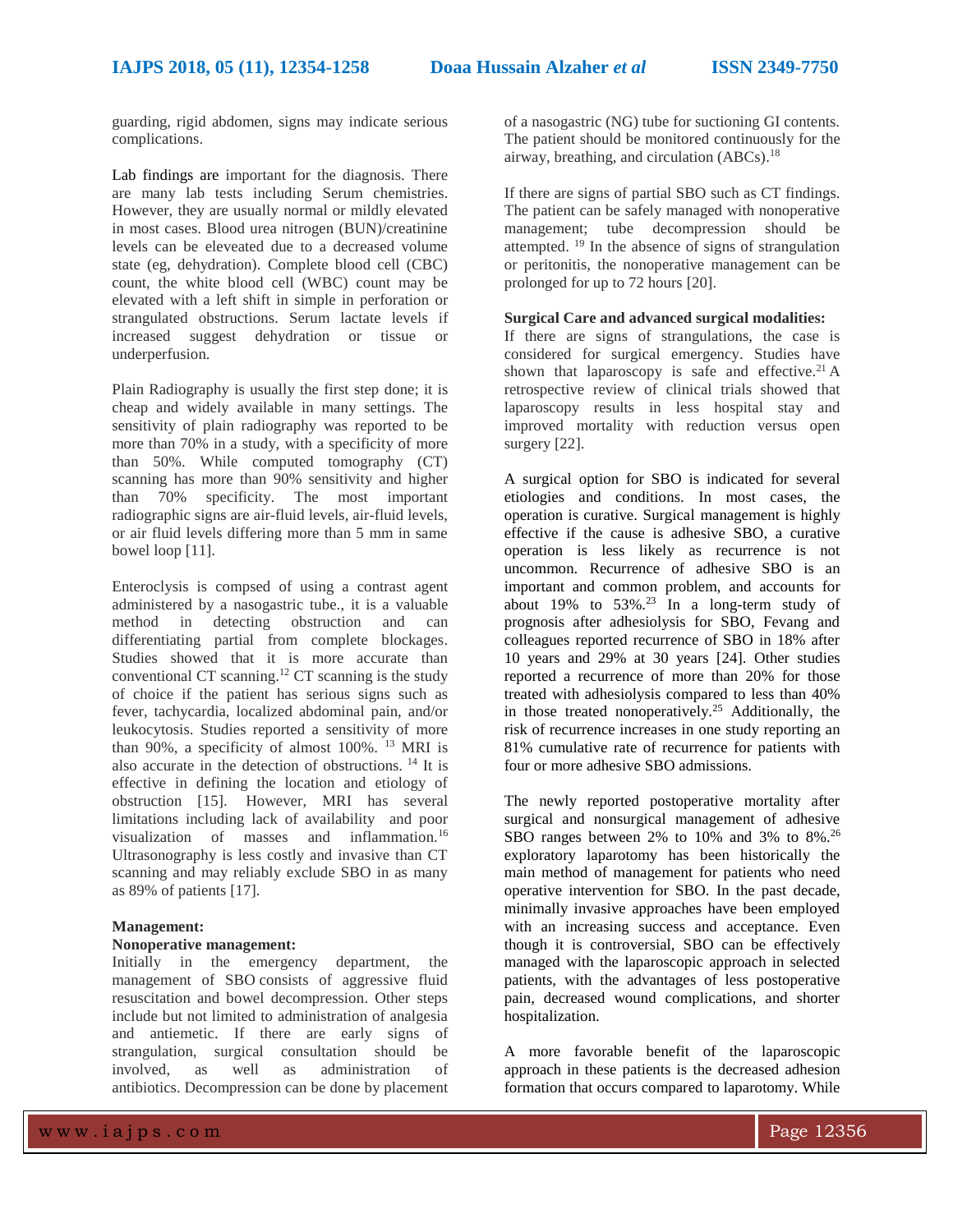laparoscopic access for intestinal resection reduces the incidence of SBO compared to laparotomy, this has not yet been demonstrated after laparoscopic adhesiolysis for SBO.

#### **CONCLUSIONS:**

Small bowel obstruction (SOB) constitutes approximately 15% of the acute surgical gastrointestinal admissions as well as approximately 15% of emergency admissions for abdominal pain. The majority of SBO patients are managed with nasogastric tube decompression. Management of SBO properly is critical to avoid unneeded surgical procedures for SBO that can be treated medically to improve patient morbidity and to prevent delays in cases in which surgery is necessary to decrease mortality. Presentations of SBO include the followings: history of previous abdominal or pelvic surgery, radiation, history of cancer or mass; especially cancers of the ovaries and colon. Plain Radiography is usually the first step done; it is cheap and widely available in many settings. CT scanning is the study of choice. Initially in the emergency department, the management of SBO consists of aggressive fluid resuscitation and bowel decompression. If there are signs of strangulations, the case is considered for surgical emergency. A surgical option for SBO is indicated for several etiologies and conditions. SBO can be effectively managed with the laparoscopic approach.

#### **REFERENCES:**

- 1. Azagury D, Liu RC, Morgan A, Spain DA. Small bowel obstruction. J Trauma Acute Care Surg 2015;79(4):661–8.
- 2. Scott FI, Osterman MT, Mahmoud NN, Lewis JD. Secular trends in small-bowel obstruction and adhesiolysis in the United States: 1988– 2007. Am J Surg 2012;204(3):315–20.
- 3. Loftus T, Moore F, VanZant E, Bala T, Brakenridge S, Croft C, Lottenberg L, Richards W, Mozingo D, Atteberry L, Mohr A, Jordan J. A protocol for the management of adhesive small bowel obstruction. J Trauma Acute Care Surg 2015;78(1):13–21.
- 4. Ray N. Abdominal adhesiolysis: inpatient care and expenditures in the United States in 1994. J Am Coll Surg 1998;186(1):1–9.
- 5. Rubesin SE, Gore RM. Small bowel obstruction. In: Gore RM, Levine MS, eds. Textbook of gastrointestinal radiology. 3rd ed. Vol 1. Philadelphia, Pa: Saunders Elsevier, 2008; 871– 899.
- 6. Zalcman M, Sy M, Donckier V, Closset J, Gansbeke DV. Helical CT signs in the diagnosis

of intestinal ischemia in small-bowel obstruction. AJR Am J Roentgenol 2000; 175(6):1601–1607.

- 7. Frager DH, Baer JW. Role of CT in evaluating patients with small-bowel obstruction. Semin Ultrasound CT MR 1995; 16(2):127–140.
- 8. Maglinte DD, Reyes BL, Harmon BH, et al. Reliability and role of film radiography and CT in the diagnosis of smallbowel obstruction. AJR Am J Roentgenol 1996;167(6):1451–1455.
- 9. ten Broek RP, Issa Y, van Santbrink EJ, Bouvy ND, Kruitwagen RF, Jeekel J, Bakkum EA, Rovers MM, van Goor H. Burden of adhesions in abdominal and pelvic surgery: systematic review and met-analysis. BMJ 2013; 347: f5588
- 10. Sheedy SP, Earnest F 4th, Fletcher JG, Fidler JL, Hoskin TL. CT of small-bowel ischemia associated with obstruction in emergency department patients: diagnostic performance evaluation. Radiology. 2006; 241(3):729-36.
- 11. Rubio EI, Blask AR, Badillo AT, Bulas DI. Prenatal magnetic resonance and ultrasonographic findings in small-bowel obstruction: imaging clues and postnatal outcomes. Pediatr Radiol 2017; 47(4):411-421
- 12. Di Saverio S, Coccolini F, Galati M, Smerieri N, Biffl WL, Ansaloni L, et al. Bologna guidelines for diagnosis and management of adhesive small bowel obstruction (ASBO): 2013 update of the evidence-based guidelines from the world society of emergency surgery. World J Emerg Surg 2013; 8(1):42.
- 13. Jang TB, Schindler D, Kaji AH. Bedside ultrasonography for the detection of small bowel obstruction in the emergency department. Emerg Med J 2011; 28(8):676-8.
- 14. Diaz JJ Jr, Bokhari F, Mowery NT, Acosta JA, Block EF, Bromberg WJ, et al. Guidelines for management of small bowel obstruction. J Trauma 2008; 64(6):1651-64.
- 15. Kim JH, Ha HK, Sohn MJ, Shin BS, Lee YS, Chung SY, et al. Usefulness of MR imaging for diseases of the small intestine: comparison with CT. Korean J Radiol 2000; 1(1):43-50.
- 16. Cirocchi R, Abraha I, Farinella E, Montedori A, Sciannameo F. Laparoscopic versus open surgery in small bowel obstruction. Cochrane Database Syst Rev 2010; 17. CD007511.
- 17. Wancata LM, Abdelsattar ZM, Suwanabol PA, Campbell DA Jr, Hendren S. Outcomes after surgery for benign and malignant small bowel obstruction. J Gastrointest Surg 2017; 21 (2):363-71.
- 18. Langer JC. Intestinal rotation abnormalities and midgut volvulus. Surg Clin North Am. 2017; 97 (1):147-59.